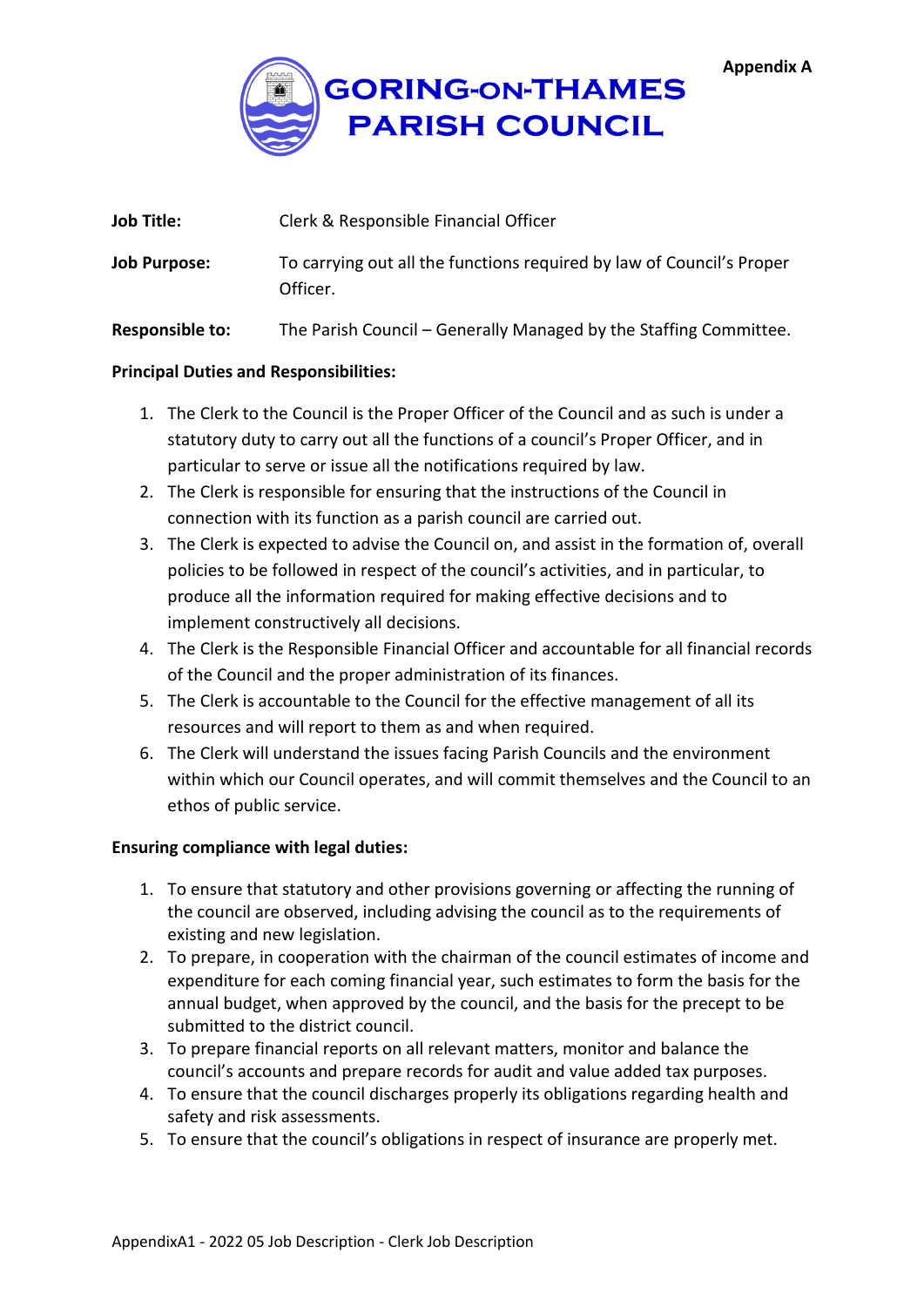- 6. To prepare, in consultation with appropriate members, agendas for meetings of the council and committees.
- 7. To attend meetings of the Council or Committees as required and prepare minutes for approval.
- 8. To receive correspondence and documents on behalf of the council and to deal with the correspondence or documents or bring such items to the attention of the council. To issue correspondence as a result of instructions or the known policy of the council.
- 9. To manage the ordering of goods and services supplied to the council and ensure they are properly paid for. To issue invoices for goods and services supplied by the council and ensure proper payment is received. To prepare reports for the council on payments and receipts.
- 10. To study reports and other data on activities of the council and on matters bearing on those activities. Where appropriate, to discuss such matters with administrators and specialists in particular fields and to produce reports for circulation to and discussion by the council.
- 11. To draw up both on his or her own initiative and as a result of suggestions by councillors proposals for consideration by the council and to advise on practicability and likely effects of specific courses of action.
- 12. To supervise any members of staff as their line manager in keeping with the policies of the council and to undertake all necessary activities in connection with the management of salaries, conditions of employment and work of other staff.
- 13. To monitor the implemented policies of the council to ensure they are achieving the desired result and, where appropriate, suggest modifications.
- 14. To issue notices and prepare agendas and minutes for the parish meeting (an annual event): if required, to attend the assemblies of the parish meeting and to implement the decisions made at the assemblies that are agreed by the council.
- 15. To manage the council's website, ensuring that it's content of is kept fully up to date and in compliance with the requirements of freedom of information legislation and data protection; and to ensure that it remains technically suitable to the needs of the council.
- 16. To manage the council's burial ground.
- 17. To prepare, in accordance with the appropriate rules agreed by the council, news releases about the activities and decisions of the council and to respond to media enquiries in accordance with the same rules.
- 18. To comply with the Freedom of Information and Data Protection Acts.
- 19. To continue to acquire the professional knowledge necessary for the efficient management of the affairs of the council, including attendance at training courses and seminars on the work and role of the clerk/assistant clerk, as required by the council.

# **Other duties:**

To undertake additional duties as required, commensurate with the level of responsibility of the post.

# **Note:**

This job description outlines the main duties and responsibilities of the position of Clerk at the date written. It is prepared for the benefit of both the post holder and the council in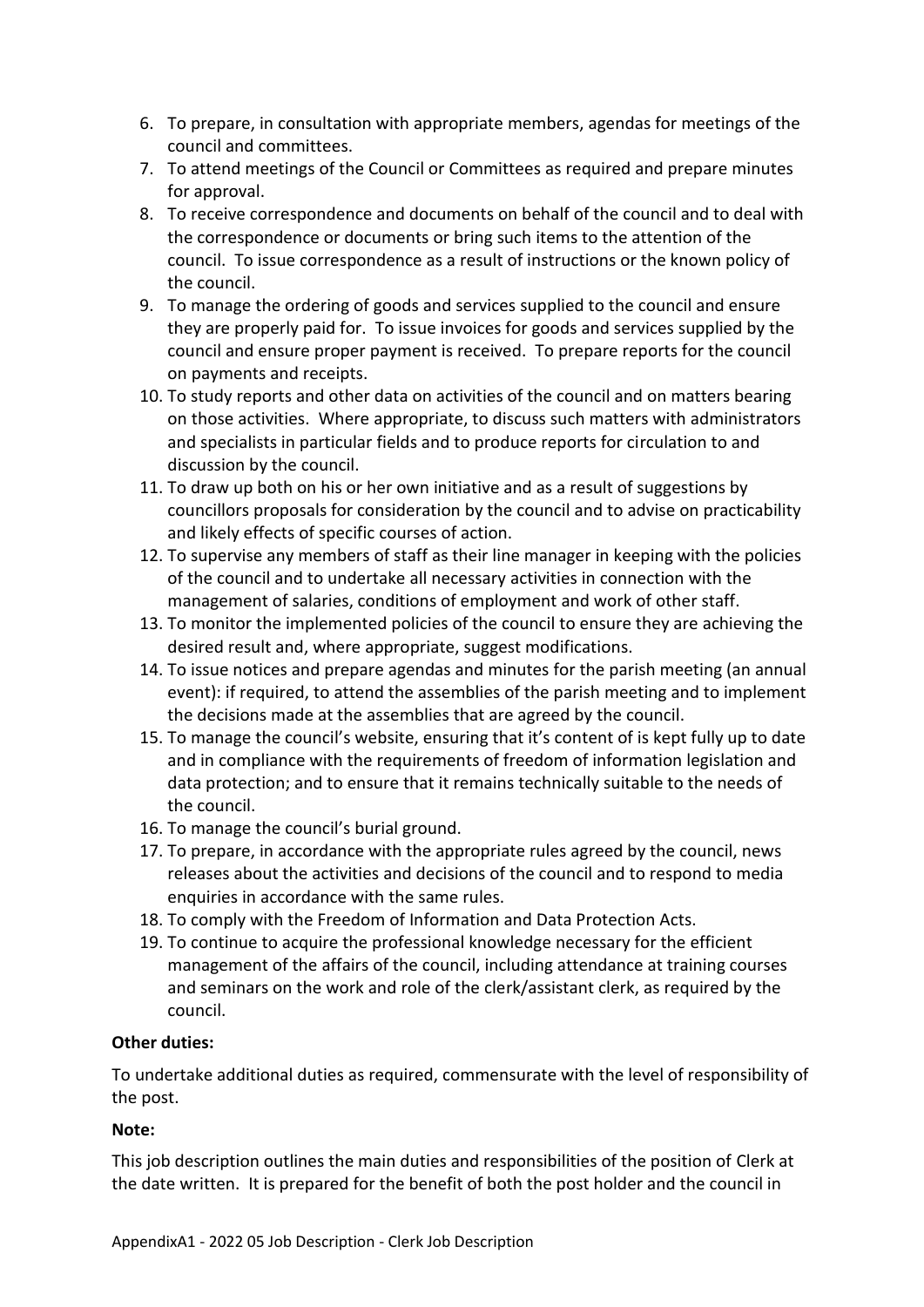understanding the prime functions of the post as currently defined. It should not be regarded as exclusive or exhaustive as there may be other duties and responsibilities created by legislation or taken on by the council in response to the changing needs of the village. Some of these duties may be executed by other employees of the council.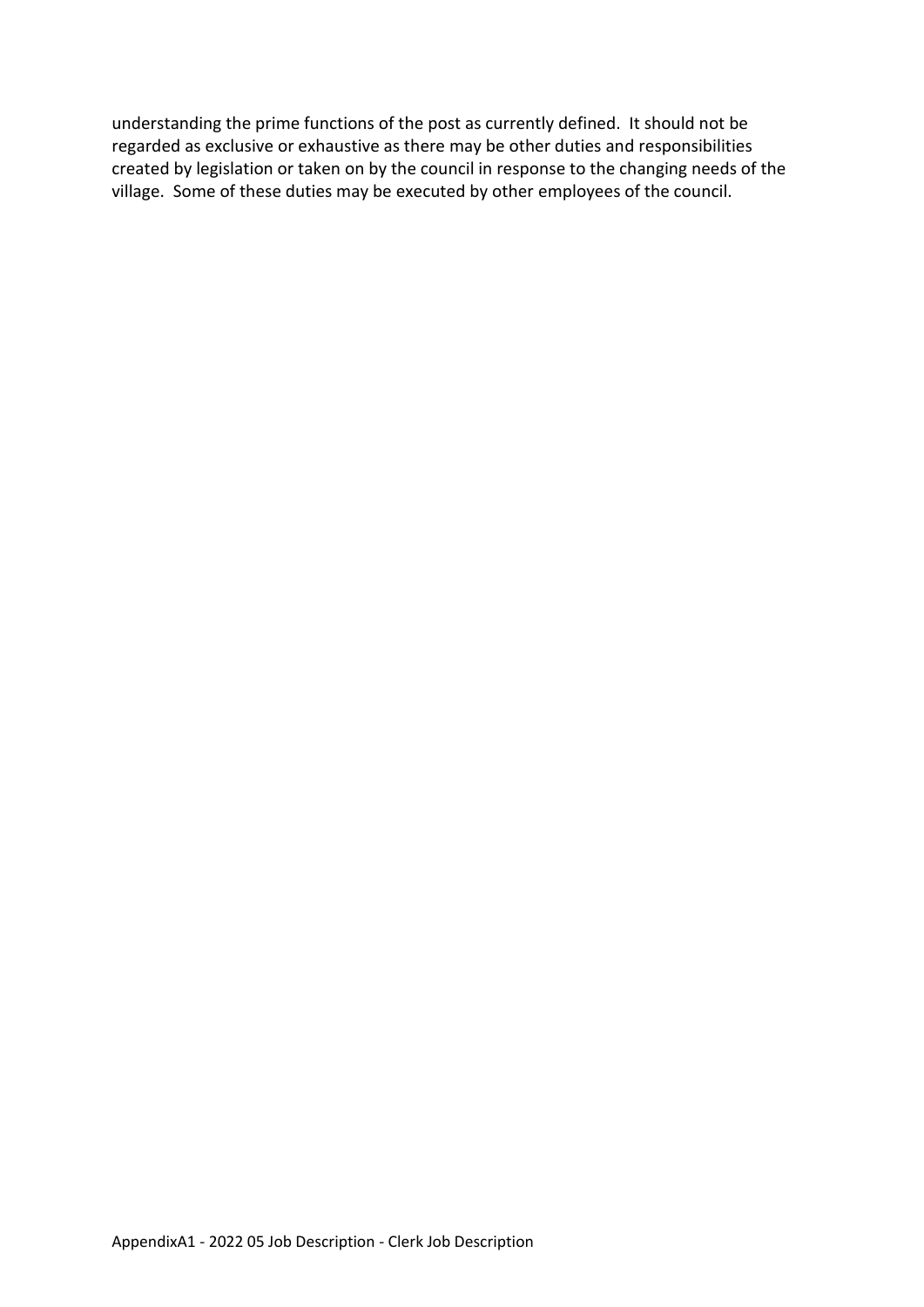**Appendix A**



## **Person Specification:** Clerk & Responsible Financial Officer

These criteria will be used to short-list candidates for interview. Experience may have been gained in a paid or voluntary capacity. Please demonstrate how you meet the person specification in your application.

### **ESSENTIAL**

| <b>Knowledge and Qualifications</b> |                                                              |  |  |
|-------------------------------------|--------------------------------------------------------------|--|--|
| Good standard of English &          | GCE 'O' Level/GCSE grade C or equivalent as a minimum        |  |  |
| Maths                               |                                                              |  |  |
| Some financial management           | Budgeting, keeping financial records                         |  |  |
| experience                          |                                                              |  |  |
| Local Government knowledge          | Some knowledge of Local Government organisation and          |  |  |
|                                     | operation                                                    |  |  |
| <b>Skills</b>                       |                                                              |  |  |
| Ability to complete necessary       | e.g. the Certificate in Local Council Administration (CILCA) |  |  |
| training                            |                                                              |  |  |
| Computer skills                     | Word-processing, spreadsheets, internet, email etc           |  |  |
|                                     | (Council has Microsoft 365 Subscription)                     |  |  |
| <b>Staff Management</b>             | Some staff management experience                             |  |  |
| <b>Excellent written</b>            | Experience of servicing meetings, writing reports, letters   |  |  |
| communication                       | and minutes                                                  |  |  |
| Oral communication skills           | Excellent public facing and telephone manner                 |  |  |
| People skills                       | Experience of dealing with the public / difficult people     |  |  |
| Customer service skills             | Experience of providing excellent customer services          |  |  |
| Problem-solving skills              | Initiative to solve problems                                 |  |  |
| <b>Attitudes</b>                    |                                                              |  |  |
| Positive, can-do attitude           | Seeks solutions, responds positively, deals with negativity  |  |  |
| Can work on own initiative          | Undertake research, provide advice, contribute to ideas      |  |  |
| Able to work under pressure         | Organised and able to meet deadlines                         |  |  |
| Flexibility                         | Able to service evening meetings / weekend functions         |  |  |
| Team player                         | Able to work well with others                                |  |  |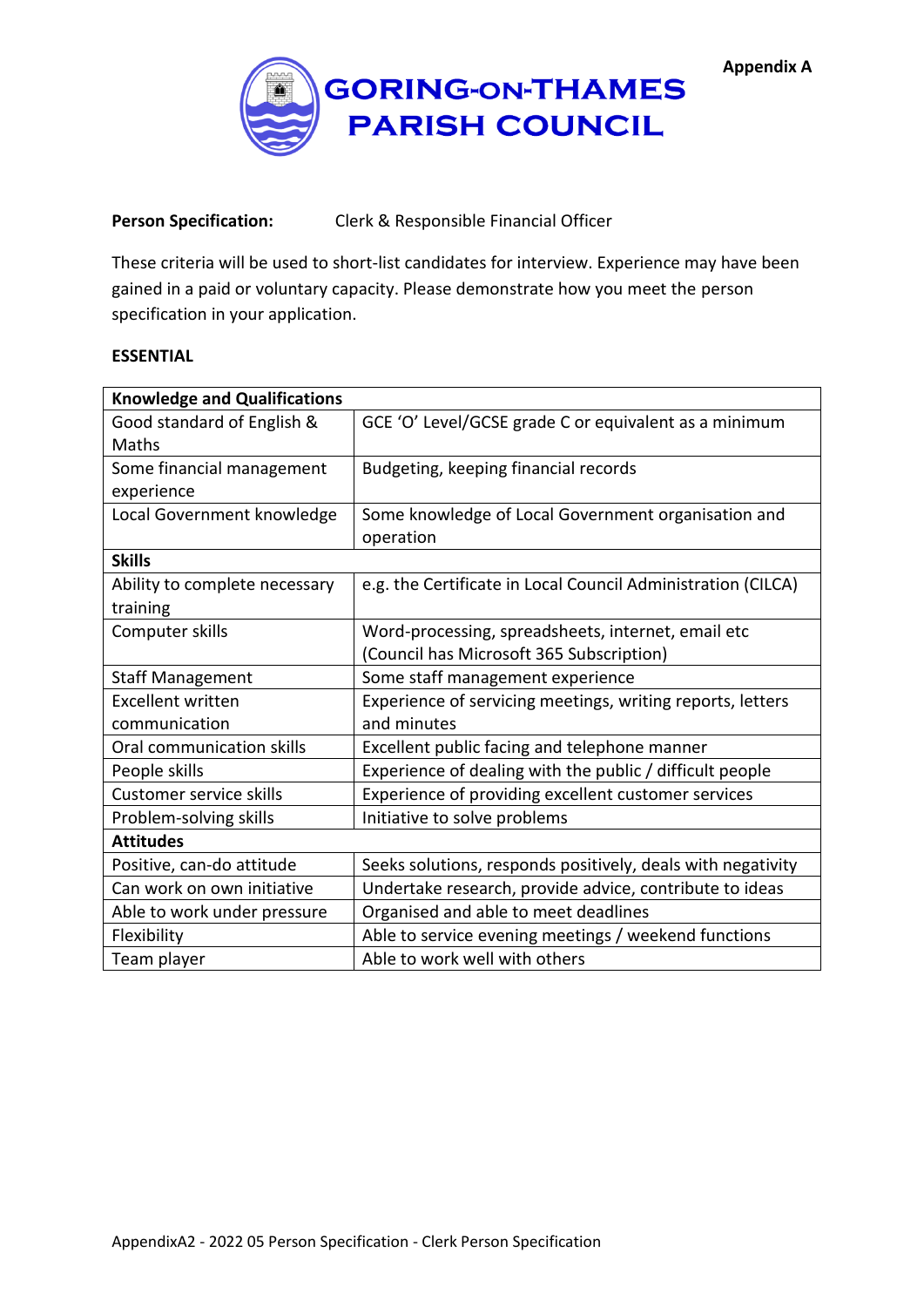#### **DESIRABLE**

| <b>Knowledge and Qualifications</b> |                                                            |  |  |
|-------------------------------------|------------------------------------------------------------|--|--|
| Parish Council knowledge            | Has worked for a Parish Council                            |  |  |
| Holds a relevant qualification      | e.g. CILCA, Cert HE in Community Governance                |  |  |
| Financial management                | Experience of reading and presenting management            |  |  |
|                                     | accounts                                                   |  |  |
| Local Government knowledge          | Knowledge of Local Government Acts, GDPR, Freedom of       |  |  |
|                                     | Information, Employment Law etc.                           |  |  |
| Local Knowledge                     | Knowledge of the main issues affecting the area            |  |  |
| <b>Skills</b>                       |                                                            |  |  |
| <b>Community Engagement</b>         | Experience of supporting communities, undertaking          |  |  |
|                                     | surveys                                                    |  |  |
| Computer Skills                     | Use of databases, website management, social media         |  |  |
| Creative ability                    | Able to contribute to the design of newsletters / posters  |  |  |
|                                     | etc                                                        |  |  |
| Presentation skills                 | Able to use equipment and speak confidently in public      |  |  |
| Other                               |                                                            |  |  |
| Car driver                          | Has vehicle available for business use, due to the size of |  |  |
|                                     | the Parish                                                 |  |  |